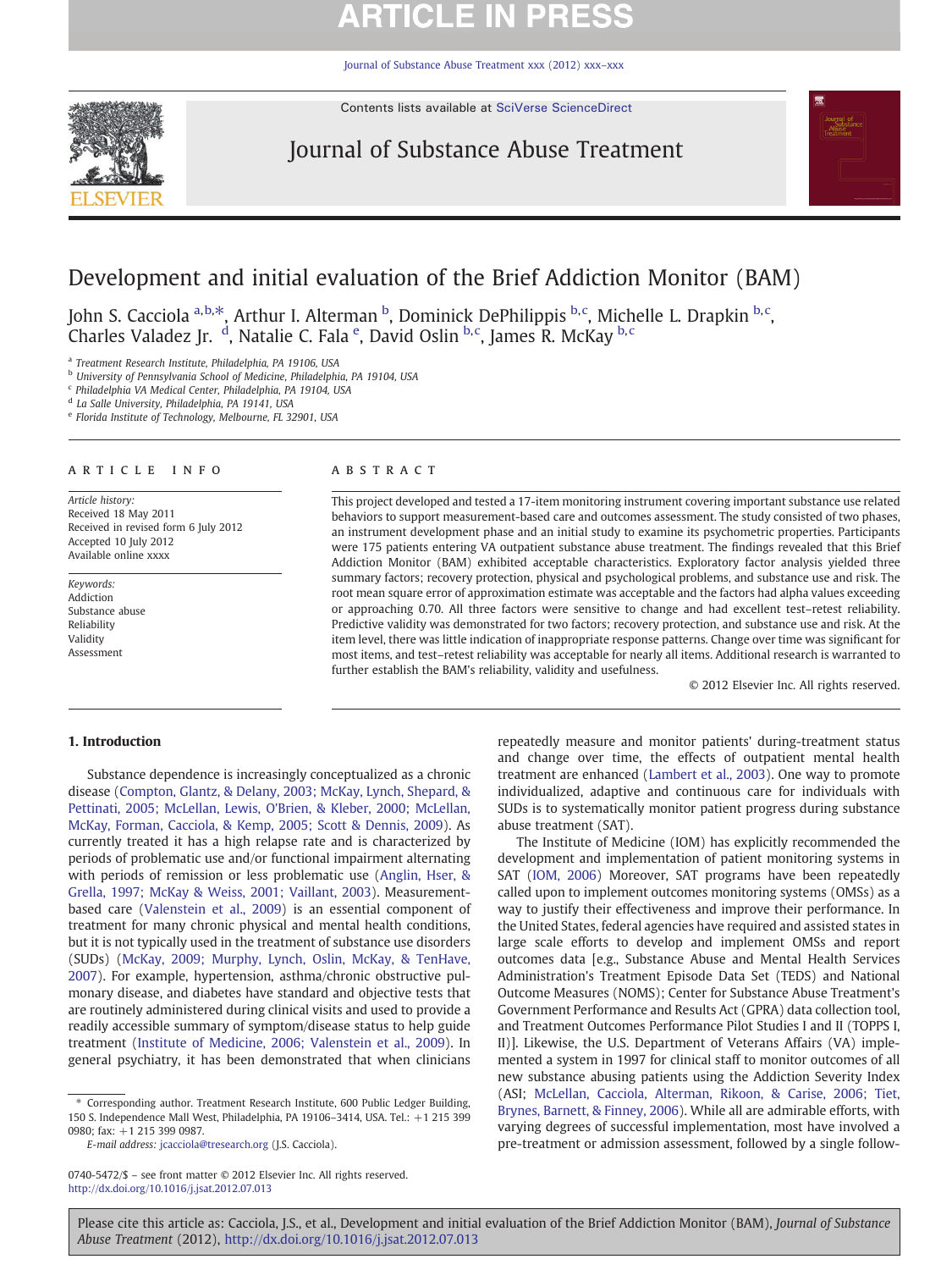up assessment (e.g., discharge, 6-months post admission). With these approaches, the information (i.e., outcomes data) is generally used to evaluate the system of care not to guide care on the individual patient level. Moreover, extant OMSs have been difficult to successfully implement because they often involve substantial effort (e.g., extensive training, lengthy assessment, additional "paper-work", burdensome data entry, distal post-discharge follow-up) that compete with rather than inform clinical care. The challenge for the field is to develop a set of items, clinical and administrative procedures and reporting mechanisms that are easy to implement, have clear clinical value and address administrative/management needs.

Currently available instruments for the assessment of SUD and related problems consist largely of: (1) brief screening measures [e.g., CAGE; [Ewing, 1984;](#page-6-0) Alcohol Use Disorders Identification Test (AUDIT); [Reinert & Allen, 2007](#page-7-0)] used in non-SAT healthcare settings to determine whether patients have a substance abuse problem that warrants further assessment [\(Bradley, Bush, McDonell, Malone, &](#page-6-0) [Fihn, 1998](#page-6-0)); (2) psychiatric diagnostic tools (e.g., Psychiatric Research Interview for Substance and Mental Disorders (PRISM); [Hasin et al.,](#page-6-0) [1996;](#page-6-0) Structured Clinical Interview for DSM (SCID); [Kranzler, Kadden,](#page-6-0) [Babor, Tenne, & Rounsaville, 1996; Spitzer, Williams, Gibbon, & First,](#page-6-0) [1992\)](#page-6-0), most often used in research settings; and (3) comprehensive multi-domain intake and follow-up assessments [e.g., Global Appraisal of Individual Needs (GAIN); [Dennis, Scott, & Funk, 2003; Dennis,](#page-6-0) [Titus, White, Unsicker, & Hodgkins, 2003;](#page-6-0) ASI; [McLellan et al., 2006;](#page-7-0) ASI-Lite: [Cacciola, Alterman, McLellan, Lin, & Lynch, 2007\]](#page-6-0) for initial treatment planning and program evaluation. These instruments are useful for their intended purposes but unsuitable for frequent duringtreatment monitoring. Three monitoring instruments have been developed, the Brief Treatment Outcome Measure (BTOM; [Lawrinson,](#page-6-0) [Copeland, & Indig, 2005](#page-6-0)), the Addiction Severity Assessment Tool (ASAT; [Butler et al., 2005\)](#page-6-0) and the Treatment Outcome Profile (TOP; [Marsden et al., 2008\)](#page-6-0). Unfortunately, inherent limitations render these instruments less than ideal for use in outpatient drug-free treatment programs, the predominant form of SUD treatment.

The BTOM ([Lawrinson et al., 2005\)](#page-6-0), developed in Australia, is a structured interview for patients in opioid maintenance pharmacotherapy (OMP) treatment. It is administered at intake and at followup intervals of ≥3months. The BTOM yields data on frequency of drug, alcohol, and tobacco use, needle sharing, overdose, and polydrug use, as well as social functioning, arrest frequency, current and previous SAT treatment, and physical health. Although reliability and validity estimates are acceptable, the prescribed time between administrations, duration (15–20minutes), and limited generalizability to non-OMP patients pose limitations to its use in outpatient drugfree treatment programs.

The ASAT [\(Butler et al., 2005\)](#page-6-0) is a 27-item self-report instrument designed to provide a multidimensional profile of current problems. Although the ASAT was tested with a more heterogeneous patient group of SAT patients than the BTOM and is potentially more broadly applicable, it has important shortcomings. For example, the Likertscale ratings for the individual items ( $1=$  "not at all true" to  $4=$  "very true") and the subscale scores may not be meaningful to clinicians. Specifically, the "arbitrary metrics" ([Blanton & Jaccard, 2006](#page-6-0)) employed make the measure difficult to use to assist in guiding clinical decisions as the item and scale scores may not be easily linked to experiences in a patient's everyday life ([Blanton & Jaccard, 2006;](#page-6-0) [Kazdin, 2006\)](#page-6-0). In addition, discerning whether changes over time, at the item and scale levels, are clinically meaningful may be difficult for clinicians (and researchers) [\(Blanton & Jaccard, 2006; Kazdin, 2006](#page-6-0)). An instrument comprised with at least some non-arbitrary behavioral count items ([Blanton & Jaccard, 2006](#page-6-0)) could remedy these issues.

Finally, the TOP ([Marsden et al., 2008\)](#page-6-0) is another multidimensional assessment instrument that was developed in the United Kingdom. This instrument covers 28-day status across four domains (substance use, health, crime and social functioning) and has demonstrated preliminary reliability, validity and sensitivity to change. The TOP includes 23 items, most with multiple components/questions. Inspection of the items reveals an emphasis on crime and substance use (6 items and 10 items, respectively) and no attention to, for instance, family or protective factors associated with recovery. Limitations also include its method of administration (interview only) that requires support with a calendar for timeline followback procedures. Hence, the TOP requires more than minimal staff training and has an administration time of approximately 15minutes.

In general psychiatry, multidimensional monitoring and outcomes instruments with demonstrated reliability and validity such as the Behavior and Symptom Identification Scale (BASIS-32; [Eisen, Dill, &](#page-6-0) [Grob, 1994; Eisen, Wilcox, Leff, Schaefer, & Culhane, 1999](#page-6-0)) and the Outcome Questionnaire-45 (OQ-45; [Lambert et al., 1996\)](#page-6-0), and its very brief alternative, the single dimenision Outcome Rating Scale ([Miller,](#page-7-0) [Duncan, Brown, Sparks, & Claud, 2003\)](#page-7-0) do exist. Unfortunately, these instruments are not ideally suited for use in SAT without significant modification because they were designed for the general psychiatric, not SAT, populations. This is also true for widely used instruments such as the Short-Form Health Survey (SF; [Ware, Kosinski, & Keller,](#page-7-0) [1996\)](#page-7-0) that measures both physical and mental health.

Our position is that a successful monitoring instrument should balance brevity and ease of administration, to allow for routine use, with comprehensiveness in order to capture multiple domains of import. Items should reflect constructs or variables (e.g., psychiatric distress, family/social relationships, substance use, abstinence supports) that have been empirically linked with patient problems and service needs, or SAT outcomes. In addition, items should be included that assess both negative or risk factors, and positive or protective factors. Finally, the instrument should provide both a "clinical snapshot" that depicts the patient's status at a particular moment in time, and with each subsequent administration, create a cumulative record of the patient's status over time.

Within this context, the objective of the research described herein was to develop a brief, reliable, and valid monitoring instrument for outpatient SAT to support the VA's move toward measurement-based care as recommended by their clinical practice guidelines.

### 2. Methods and materials

The study consisted of two phases, an instrument development phase and an initial study to examine the psychometric properties of the brief monitoring instrument. The project was approved by the Philadelphia Veterans' Administration Medical Center's (PVAMC) Internal Review Board.

### 2.1. Phase 1: Instrument development

Our guiding perspective was a multidimensional monitoring instrument consisting of no more than 20–25 items, appropriate for periodic re-administration, and able to be completed in less than 10minutes as either a structured interview or patient self-administered questionnaire. While some items would assess substance use and related issues (i.e., risk and protective factors), others would address areas of functioning that have been found to be particularly relevant for SUD patients (e.g., family/social and financial status, as well as psychiatric and medical problems) in terms of documenting treatment needs, status, progress, or outcomes. The measurement of multiple areas of functioning to evaluate substance abusing patients and SAT has been widely accepted and expected within the field. This is consonant with the IOM's recommendation for client monitoring systems in SAT that "validly assess response to treatment… and… are practicable for routine use…. Including a set of… substance use vital signs… a brief set of indicators measurable at the patient level… for repeated administration during and following treatment to monitor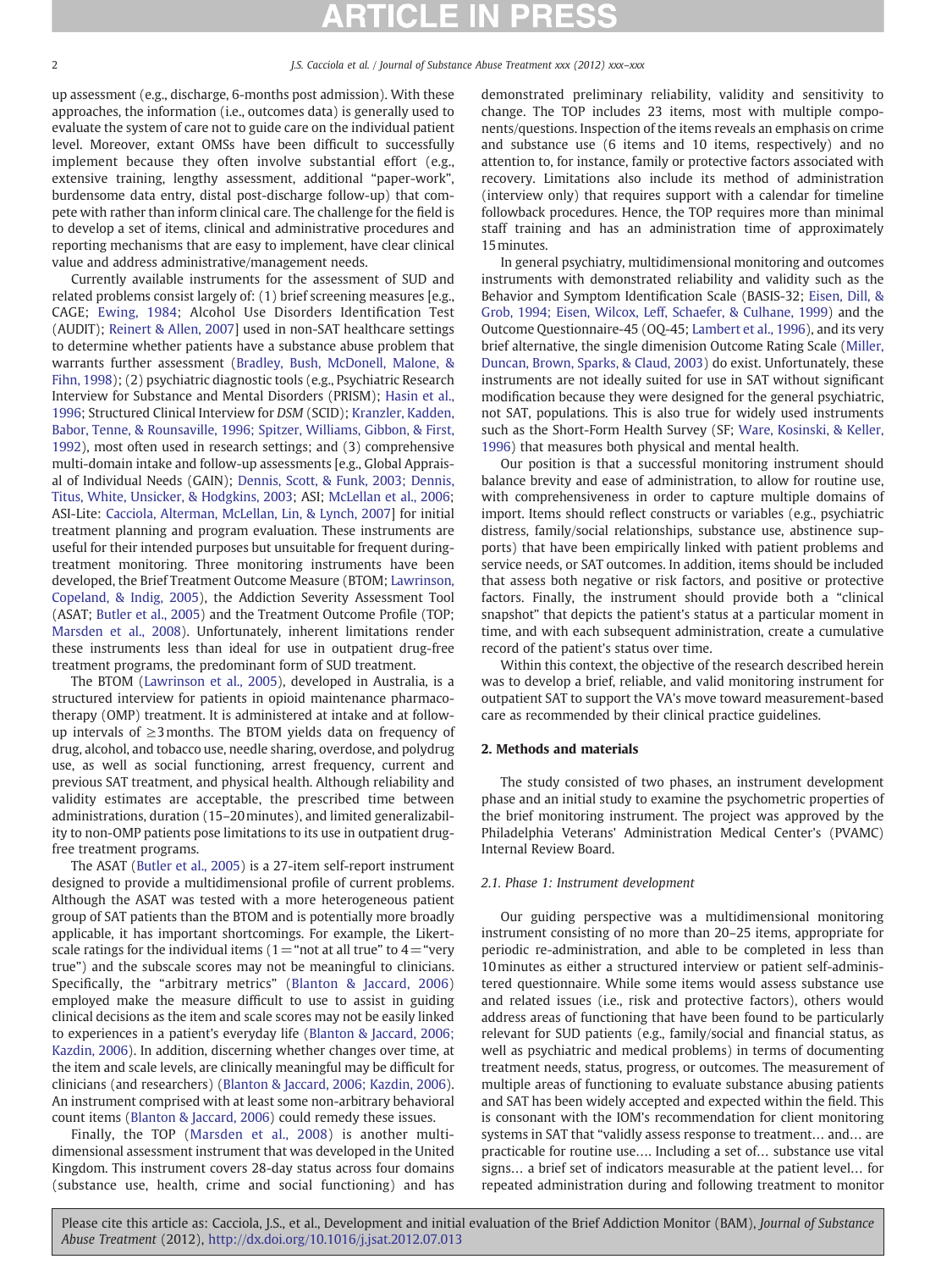### J.S. Cacciola et al. / Journal of Substance Abuse Treatment xxx (2012) xxx–xxx 3

symptoms and functional status" ([IOM, 2006,](#page-6-0) p. 15; Recommendation 4.5). Thus, the set of items should have value for both guiding individual patient level care and evaluating the system of care as data can be used to predict and monitor individual patient progress as well as evaluate program outcomes. Clinically, the items, and the instrument in its entirety, should elicit core information that can be followed with selective probing to elucidate the specifics of the issue(s) at hand to further individualize clinical discussion of the patient's progress and current status.

In order to maintain contact with the substantial patient assessment literature, most items were culled from existing instruments and OMSs. Accordingly, the initial instrument development phase included a review of relevant instruments and OMSs [e.g., ASI, TEDS, NOMS, GPRA (complete list available from first author)]. We reviewed and considered the empirical support for reliability/validity of the individual constructs measured by the candidate items in our selection process (also see, Description of the Instrument, below). To ensure that the general content and specific items were adequate and appropriate within the VA system of care, we consulted with eight local PVAMC SAT bachelor's/master's level practicing clinicians (some also had supervisory responsibilities), as well as with our national VA Scientific Advisory Group (i.e., doctoral level, researcher/clinician members of the national VA SUDs Quality Enhancement Research Initiative, Continuity of Care Work Group). More specifically, we generated a list of domains and items and presented these to clinicians within the PVAMC SAT system for review and feedback. The items were produced to be administered largely as written and most were adapted from reliable and valid items within other instruments. Meetings were held with individual and small groups of clinicians where the investigators explained the goals and purposes of the proposed instrument. The clinicians were handed the preliminary set of items and were queried by one of the first two authors regarding the choice, acceptability, utility, and wording of the items, and the overall content coverage; suggestions for revisions, deletions and additional items were elicited. Notes were taken by a research technician. Similar feedback from multiple clinicians was given greater weight in creating a draft instrument. The investigators then sent this draft to each Scientific Advisory Group member for written expert feedback. The reviews were then discussed in a conference call with the Advisory Group, and consensus-driven revisions lead to a beta version.

These steps resulted in a 25-item instrument that was then administered to 25 PVAMC SAT outpatients who had been in treatment for varying durations (0–3months). Following the administration of the instrument, feedback was obtained from the participants concerning their understanding and perceived value of each item, the extent to which they felt they could answer each item honestly, and what other items they might recommend. Administration time of the assessment was documented. Patients were paid \$10 for participation.

Participant data were evaluated. Items were generally well understood by and acceptable to the participants; modifications or deletions were made in the few cases when this was not so. Items which correlated too highly or minimally with each other within a nominal area, or that had very low endorsement rates, were considered for deletion. Meetings were then held with the PVAMC clinicians and the Advisory Group. Items ultimately retained for the final instrument were those determined rationally, based on these consultations, the data analyses, and the goals of the monitoring system. As a result, the final instrument consisted of 17 items (see below) that queried the prior 30-day time period. A brief Instrument Administration and Study Procedures Manual for SAT clinicians was developed. It included item clarifications and probes; patient contact procedures; strategies for using the data clinically (e.g., identification of referral needs, problem solving, support); and information for handling emergency situations.

### 2.2. Phase 2: Assessment study

This study was designed to provide initial data on the psychometric characteristics and feasibility of the instrument henceforth designated as the Brief Addiction Monitor (BAM). Baseline and 3 month administrations by clinicians provided the following information: (1) response characteristics of the instrument, factor structure, and internal reliability; and (2) the instrument's sensitivity to change. In addition, independent administration of the instrument at 3 months by research technicians was built into the study design. This aspect of the test–retest reliability study provided information on whether patients provide different information on the severity of their problems to independent technicians than they do to their clinicians. Finally, to measure predictive validity, we reviewed clinical charts and coded whether each participant had successfully completed their first stage of outpatient SAT [typically intensive outpatient treatment (IOP)].

Prior to the onset of phase 2, two separate 1-hour meetings were held with the PVAMC's outpatient SAT staff (clinicians, program director, etc.) to go over issues related to the administration of the instrument and study procedures, as described in the manual. Research technicians were also available during the course of the study to answer questions and facilitate the conduct of the study for clinical staff. Data collection procedures were based in part on prior meetings with treatment staff which delineated the program structure and process regarding intake, treatment and discharge. As a result, the initial baseline assessment was collected within a 1– 2week patient intake and disposition process, and was administered by one of the program's four disposition counselors as part of standard operating procedures. Once the instrument was administered, the disposition counselor communicated this to one of the study's research technicians who attempted to meet with the patient within 1week to obtain informed consent for study participation. Once consent was obtained, the technician collected patient locator information for follow-up on a study form which was also made available to the clinical staff.

In addition to the baseline assessment, the study incorporated a 3 month follow-up evaluation by both clinicians and researchers using the BAM. These two administrations were planned to be conducted within 1week of each other in counterbalanced order. Regarding the clinicians, 50% of the follow-up evaluations were assigned to the SAT counselor with the most recent clinical responsibility for the patient, while the remaining 50% were assigned to a nurse who was a member of an ongoing PVAMC SAT clinical outreach effort. This approach thereby included types of personnel resources for follow-up that might be available at different VA facilities. Research technicians alerted appropriate staff when the due date for a follow-up evaluation was approaching. Both the clinical and research staff were to make at least three contact attempts (e.g., telephone calls, scheduled visits) to administer the follow-up assessment. When the follow-up was scheduled to be conducted first by the clinician, and was completed, the patient was referred to the research technician. A corresponding approach was implemented when the follow-up evaluation was completed first by a technician, that is, referral to the clinician. Patients were compensated \$15 upon completion of both follow-up assessments.

### 2.2.1. Participants

Over a 4-month period, 150 patients participated in the study. Their mean age was 51.4 years ( $SD = 7.1$ ). The large majority (78.7%) were African American, 20.7% were white, and only 0.6% Hispanic. Nearly all participants were male (96.7%), and 12.7% were currently married.

### 2.2.2. Follow-up

Clinical staff was able to obtain a 3-month follow-up evaluation for 84 of the 150 participants (56.0%). For those still in treatment at this time point, clinicians conducted 36 of a possible 37 (97.3%)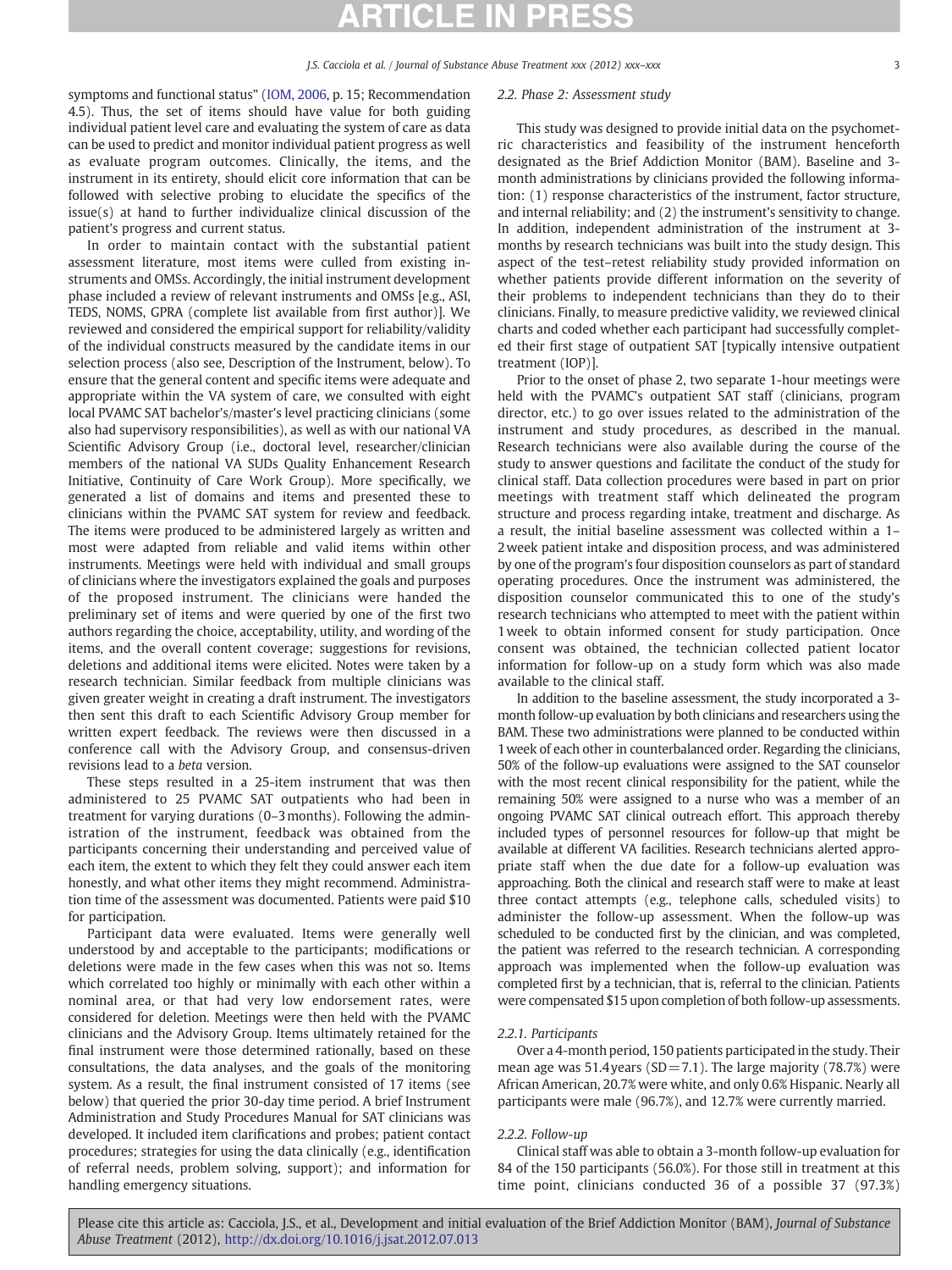assessments. In contrast, they completed 48 of 113 (42.5%) assessments for participants who were no longer in treatment. Research staff completed 78 assessments (52.0%). A total of 88 participants (58.7%) were assessed at follow-up by either clinical or research staff; 74 (49.3%) were assessed by both clinical and research staff.

### 2.2.3. Description of the instrument

The items of the BAM and their descriptive statistics are summarized in Table 1. Of the 17 items, 4, [items 4, 5, 6, and 7 (i.e., drug type)] are concerned specifically with alcohol or drug use. Two of these items are contingent items (items 5 and 7), dependent upon the response to the immediately preceding item, and provide more specific information on alcohol and drug use if acknowledged by the respondent. If any alcohol use is reported (item 4), item 5 queries days of heavy alcohol use. If any drug use is reported (item 6), item 7 (a checklist of drug categories) queries which drugs were used. The remaining items address aspects related to substance use, recovery and treatment that span a number of life areas considered important for a multidimensional assessment of substance abusing patients and include interpersonal relationships, psychological/medical problems and finances [\(McLellan et al., 2006](#page-7-0)). Moreover, many of the items can be considered risk factors for or protective factors against poor treatment response or substance use (e.g., attrition from treatment, continued problematic use, relapse after abstinence). We reviewed the empirical support (e.g., concurrent/predictive validity) for items that were considered risk or protective factors. For example, frequency of substance use, is a proxy for severity, which has been shown to predict treatment attrition and other poor outcomes ([Laudet, Stanick, & Sands, 2009; McKellar, Kelly, Harris, & Moos,](#page-6-0) [2006\)](#page-6-0). Psychiatric difficulty and negative affect have also shown to predict poor outcomes [\(Carroll, Power, Bryant, & Rounsaville, 1993;](#page-6-0) [Mertens & Weisner, 2000; Schiffman, Paty, Gnys, Kassel, & Kickcox,](#page-6-0) [1996; Zywiak, Connors, Maisto, & Westerberg, 1996\)](#page-6-0). Exposure to risky situations and severity of craving have been implicated in relapse ([Freedman, Lester, Roth, McNamara, & Milby, 2004; Schiffman](#page-6-0) [et al., 1996; Weiss et al., 2003; Zywiak et al., 1996\)](#page-6-0). The protective function of 12-step attendance has been well documented (e.g., [Cacciola, Dugosh, Foltz, Leahy, & Stevens, 2005; Ferri, Amato, & Davoli,](#page-6-0) [2006; Hser, Polinsky, Maglione, & Anglin, 1999; McKay & Weiss,](#page-6-0) [2001\)](#page-6-0). Social support has also been associated with positive outcomes ([Dobkin, Civita, Paraherakis, & Gill, 2002; McKay et al., 2005\)](#page-6-0). Selfefficacy for abstinence has predicted early relapse and is associated with long-term recovery [\(Laudet et al., 2009; Maisto, Connors, &](#page-6-0) [Zywiak, 2000; Schiffman et al., 2000](#page-6-0)).

### Table 1

BAM item response characteristics at baseline  $(N=150)$ .

| Item no. and content                                     |       | SD.   | Median | Skewness |  |
|----------------------------------------------------------|-------|-------|--------|----------|--|
| #1 rating of physical health <sup>a</sup>                | 2.33  | 1.09  | 2.00   | $-0.23$  |  |
| #2 days trouble sleeping                                 | 16.26 | 11.41 | 15.00  | $-0.07$  |  |
| #3 days psychological problems                           | 14.06 | 10.47 | 15.00  | 0.22     |  |
| #4 days alcohol use                                      | 6.71  | 9.63  | 1.00   | 1.38     |  |
| #5 days heavy alcohol use                                | 6.24  | 9.12  | 0.00   | 2.10     |  |
| #6 days drug use                                         | 3.76  | 6.88  | 0.00   | 2.26     |  |
| $#8$ rating of craving <sup>b</sup>                      | 1.64  | 1.16  | 2.00   | 0.29     |  |
| #9 rating of abstinence confidence <sup>b</sup>          | 2.90  | 1.24  | 3.00   | $-0.85$  |  |
| #10 days self-help group attendance                      | 8.76  | 11.14 | 2.00   | 0.98     |  |
| #11 days in risky situations                             | 6.98  | 9.82  | 2.00   | 1.38     |  |
| #12 rating of religion/spirituality support <sup>b</sup> | 2.62  | 1.37  | 3.00   | $-3.17$  |  |
| #13 days structured activities                           | 6.51  | 9.44  | 0.00   | 1.24     |  |
| #14 adequate income (% yes)                              | 42.0  |       | 0.00   | 0.33     |  |
| #15 rating of arguments with family/friends <sup>b</sup> | 0.95  | 1.15  | 1.00   | 1.14     |  |
| #16 days with supportive family/friends                  | 16.47 | 12.69 | 15.00  | $-0.08$  |  |
| #17 recovery satisfaction <sup>b</sup>                   | 2.60  | 1.24  | 3.00   | $-2.94$  |  |

Note: Data from Item 7, a six category checklist of drugs taken in the past 30 days is included in the text (see Item baseline response characteristics).

 $b$  0 = not at all; 4 = extremely.

### 2.2.4. Data analysis

Using baseline data, descriptive statistics (e.g., means, standard deviations) were calculated for the items. In addition, in order to identify the factor structure, an exploratory factor analysis (EFA; MPlus; [Muthen & Muthen, 1998\)](#page-7-0) was undertaken using maximum likelihood extraction and the varimax and promax rotations. Prior to undertaking this analysis, the directionality of seven of the items was reversed in order to establish uniform directionality for interpreting the findings. The two contingent items were not included in the analysis so that 15 items were ultimately subjected to EFA. EFA was undertaken rather than confirmatory factor analysis since there was no prior model that explicitly delineated the underlying dimensionality of the instrument.

Paired t-tests were used at the item and factor levels to compare the baseline versus 3-month clinician assessments and measure sensitivity to change [McNemar  $\chi^2$  was used for the income item (item 15) which had a dichotomous response option]. At the 3-month assessment point, short-term test–retest reliability between the counselors' and research technicians' assessments was determined using a parallel series analyses (i.e., paired t-tests, McNemar  $\chi^2$ ) as well as with intraclass correlations (ICCs) (except for the income item where kappa was used). As patients may be more candid under research conditions where the counselor is not privy to their responses, and in turn, responses do not result in consequences, these short-term test–retest analyses were also considered to inform validity. As the sample is small and the factor analysis exploratory, the change and test–retest analyses were conducted and reported on all 15 noncontingent items offering a more comprehensive evaluation of the BAM.

Finally, a logistic regression was performed using the baseline factors derived with the EFA (after converting to T-scores to standardize the variance) to predict successful completion of the first stage of outpatient SAT.

### 3. Results

The BAM instrument took an average of  $6\pm4$ minutes to administer at the baseline assessment. Because of clinician preference the majority (72.8%) of the assessments were completed via counselor interview rather than patient self-report.

### 3.1. Item baseline response characteristics

The most frequently used substances were alcohol (53.5%), cocaine (35.7%), marijuana, (18.1%), and opiates (7.8%); no other drugs were reported in  $>5\%$  of the sample. Descriptive findings for the remaining BAM items are shown in Table 1. Participants reported using alcohol a mean of 6.71 days ( $\pm$ 9.63 days) in the past 30 days, and other drugs 3.73 days  $(\pm 6.86 \text{ days})$ . They also reported experiencing frequent problems with sleep ( $16.26 \pm 11.41$  days) and psychological distress  $(14.06 \pm 10.47 \text{ days})$ . Participants spent about half of the past 30 days with supportive family or friends (16.47 $\pm$ 12.69days) and reported being slightly bothered by arguments with family or friends. Over half (58%) reported inadequate income for necessities. Although participants reported being in risky situations almost twice a week during the past month  $(6.98 \pm 9.82 \text{ days})$ , they attended self-help groups more than twice a week  $(8.76 \pm 11.14)$ , reported "slight" to "moderate" craving for alcohol or drugs, and felt "considerably" confident they could maintain abstinence over the next 30days.

There was little indication of inappropriate response patterns. Of the 15 items, 8 had zero or one missing response (i.e.,  $<1\%$  of the cases), and 6 had two to six missing responses (1–4%). Only one item, days of drug use, had greater than 5% missing responses (11 cases, 7.3%). Skewness was unremarkable for 12 of the 15 items (i.e.,  $\leq$ 2; [Tabachnick & Fidell, 2007](#page-7-0)). The skewness of 2.26 on the days of drug

 $a = 0$  = excellent; 4 = poor.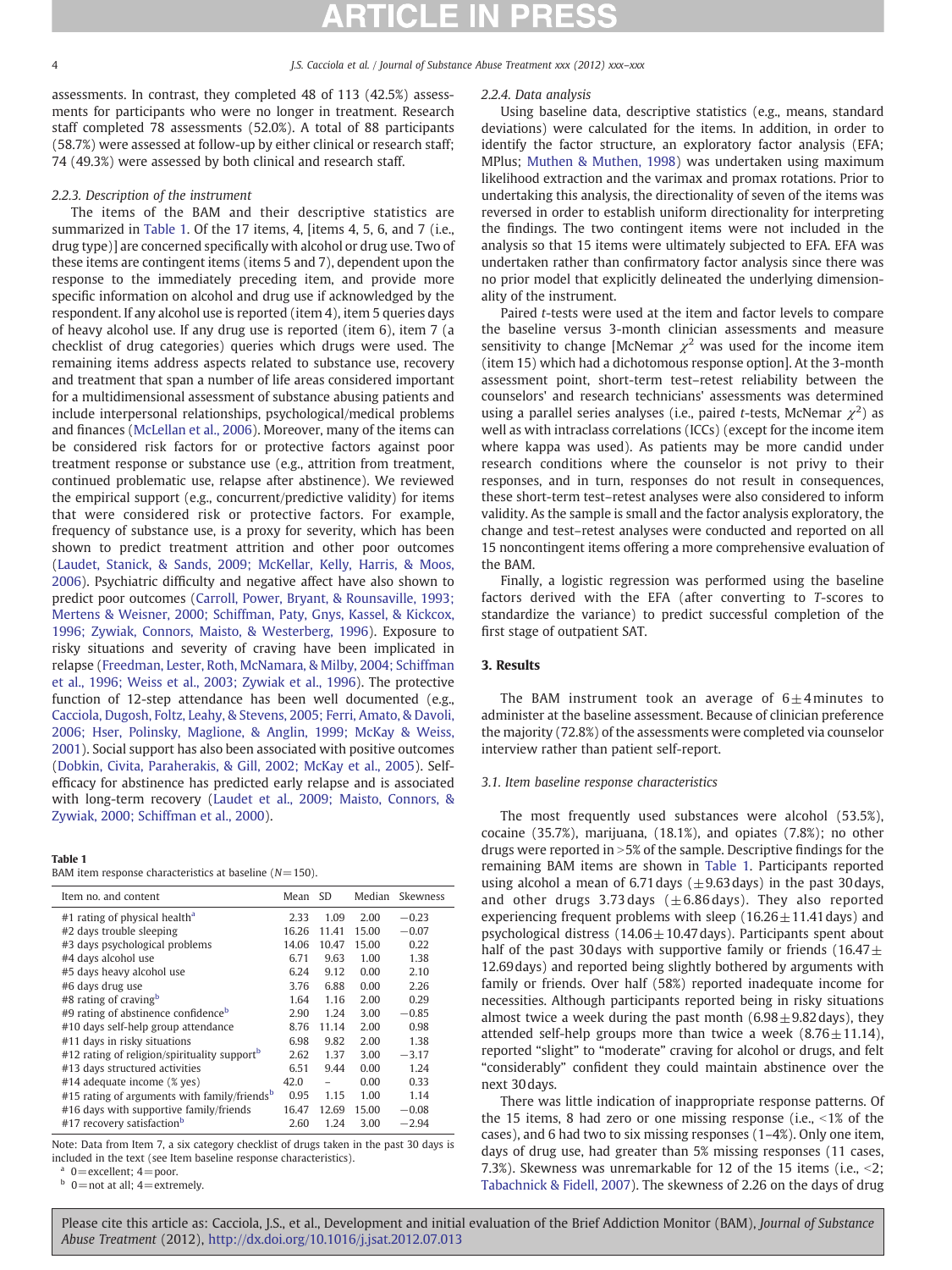### J.S. Cacciola et al. / Journal of Substance Abuse Treatment xxx (2012) xxx–xxx 5

### Table 2

EFA findings<sup>a</sup> ( $N=120$ ).

| <b>BAM</b> Items                        | Factor  |         |         |  |
|-----------------------------------------|---------|---------|---------|--|
|                                         | 1       | 2       | 3       |  |
| Rating of physical health               | 0.07    | 0.44    | 0.26    |  |
| Days trouble sleeping                   | $-0.07$ | 0.46    | 0.20    |  |
| Days psychological problems             | 0.08    | 0.71    | 0.34    |  |
| Days alcohol use                        | 0.25    | $-0.12$ | 0.68    |  |
| Days drug use                           | 0.27    | 0.20    | 0.50    |  |
| Rating of craving                       | 0.18    | 0.28    | 0.43    |  |
| Rating of abstinence confidence         | 0.80    | 0.09    | 0.10    |  |
| Days self-help group attendance         | 0.48    | $-0.26$ | 0.37    |  |
| Days in risky situations                | 0.12    | $-0.01$ | 0.73    |  |
| Rating of religion/spirituality support | 0.62    | 0.05    | 0.35    |  |
| Days structured activities              | 0.09    | 0.27    | $-0.11$ |  |
| Adequate income                         | $-0.08$ | 0.19    | $-0.09$ |  |
| Rating of arguments with family/friends | 0.11    | 0.14    | 0.32    |  |
| Days with supportive family/friends     | 0.09    | 0.23    | 0.02    |  |
| Recovery satisfaction                   | 0.79    | 0.23    | 0.26    |  |
| Eigenvalue                              | 4.01    | 1.83    | 1.37    |  |
| % variance                              | 14.1    | 9.0     | 14.1    |  |

<sup>a</sup> Maximum likelihood extraction; varimax rotation.

use item was consistent with 56% of the responding participants indicating that they had not used in the prior 30days. All other items regarding frequency ("days") of past 30-day behaviors/experiences had response rates <50% for all response options, including those at the extremes of 0 or 30 days. The skewness of  $-3.17$  for the religious support item was consistent with 63% of the respondents indicating that religion or spirituality "considerably" or "extremely" supported their recovery. Similarly, 57% of the participants indicated that they were "considerably" or "extremely" satisfied with their recovery progress; skewness on this item was −2.94.

### 3.2. EFA findings

The sample size for this analysis was 120 due to missing data. The varimax and promax rotations yielded similar solutions. We report the results of the varimax rotation as it maximizes the variance of factors across the variables (i.e., the distinction among the factors), which produces a somewhat simpler solution. Although four dimensions were found to yield eigenvalues  $>1$ , the fourth factor included only one item and was therefore not considered a viable

### Table 3

Baseline vs. 3-month follow-up values  $(n=84)$ -Paired t-test.

factor. The first factor was composed of four items that appeared to reflect a protective dimension (see Table 2) including abstinence confidence, self-help group attendance, religion/spirituality supporting recovery, and recovery satisfaction. The second factor included three items related to medical and psychological status; a rating of physical health, and the frequency of days with sleep and psychological problems. The third factor included four items describing or related to substance use, and may be considered risk factors for continued use or poor treatment response; days of alcohol use, days of drug use, days in risky situations, and a rating of craving. Thus, 11 of the 15 BAM items in the analysis loaded on the three derived factors. The percentage of the variance explained by the factors was 14.1% (factor 1: recovery protection), 9.0% (factor 2: physical and psychological problems), and 14.1% (factor 3: substance use and risk), for a total of 37.2%. In addition, the standardized alpha values for factors 1, 2 and 3 were 0.78, 0.67, and 0.71, respectively. Using a root mean square error of approximation (RMSEA) estimate of  $\leq 0.05$  as excellent and  $<$ 0.08 as acceptable ([Browne & Cudeck, 1993](#page-6-0)), the RMSEA of 0.056 achieved for this analysis indicates a very adequate model fit.

### 3.3. Sensitivity to change

These analyses evaluated the responses of participants with both baseline and 3-month follow-up clinician assessments  $(n=84;$ Table 3). The results reveal reductions in problem frequency and severity, and improvements in protective factors or prosocial behaviors on all the items as well as on the three factor scores. These changes were statistically significant ( $p$ <.05) for 11 of the 15 items and for all three factors.

### 3.4. Test–retest reliability

These analyses were undertaken on the 3-month follow-up assessment data. As noted earlier, a total of 88 patients were assessed at follow-up by clinical or research staff but 74 were assessed by clinical and research staff which was necessary for these analyses. We used guidelines of  $\geq$ 0.75 as indication of excellent reliability, 0.60 to 0.74 good reliability, 0.40 to 0.59 fair reliability, and  $\leq$ 0.40 as poor reliability ([Cicchetti, 1994](#page-6-0)). Accordingly, test–retest reliability was excellent (5 items), good (4 items), or fair (4 items) for all but 2 of the 15 items [\(Table 4\)](#page-5-0). The ICCs indicated poor reliability for the days of

| <b>BAM</b> items                                      | Baseline Mean (SD) | 3-Month F-U Mean (SD) |                   | p       |
|-------------------------------------------------------|--------------------|-----------------------|-------------------|---------|
| Rating of physical health <sup>a</sup>                | 2.36(1.10)         | 2.05(1.11)            | 2.42              | .018    |
| Days trouble sleeping                                 | 15.69 (11.42)      | 11.42 (10.86)         | 3.11              | .003    |
| Days psychological problems                           | 13.75 (10.56)      | 9.17(10.02)           | 4.51              | < 0.001 |
| Days alcohol use                                      | 6.80(9.61)         | 2.35(5.22)            | 4.29              | < 0.001 |
| Days drug use                                         | 4.04(6.68)         | 0.59(2.96)            | 4.19              | < 0.001 |
| Rating of craving <sup>b</sup>                        | 1.68(1.13)         | 0.96(0.99)            | 4.88              | < 0.001 |
| Rating of abstinence confidence <sup>b</sup>          | 2.93(1.27)         | 3.13(1.12)            | $-1.37$           | .17     |
| Days self-help group attendance                       | 8.62 (10.97)       | 11.88 (11.52)         | $-2.54$           | .013    |
| Days in risky situations                              | 6.73(9.37)         | 3.83(8.00)            | 2.59              | .011    |
| Rating of religion/spirituallity support <sup>b</sup> | 2.54(1.86)         | 2.87(1.34)            | $-1.64$           | .104    |
| Days structured activities                            | 5.72(9.40)         | 8.55 (10.76)          | $-2.42$           | .018    |
| Adequate income (% yes)                               | 40.48              | 54.76                 | 4.32 <sup>c</sup> | .038    |
| Rating of arguments with family/friends <sup>b</sup>  | 1.17(1.30)         | 1.04(1.07)            | 0.93              | .356    |
| Days with supportive family/friends                   | 15.83 (12.71)      | 18.54 (11.77)         | $-1.83$           | .071    |
| Recovery satisfaction <sup>b</sup>                    | 2.46(1.79)         | 3.23(0.91)            | $-4.26$           | < 0.001 |
| <b>BAM</b> factors                                    |                    |                       |                   |         |
| 1: Recovery protection                                | 49.66 (8.29)       | 46.02 (9.44)          | 3.57              | < 0.001 |
| 2: Physical and psychological problems                | 50.07 (9.86)       | 45.44 (10.29)         | 4.26              | < 0.001 |
| 3: Substance use and risk                             | 50.55 (10.74)      | 43.80 (7.82)          | 5.16              | < 0.001 |

 $0$  = excellent;  $4$  = poor.

 $b$  0 = not at all; 4 = extremely.

<sup>c</sup> McNemar  $\chi^2$ .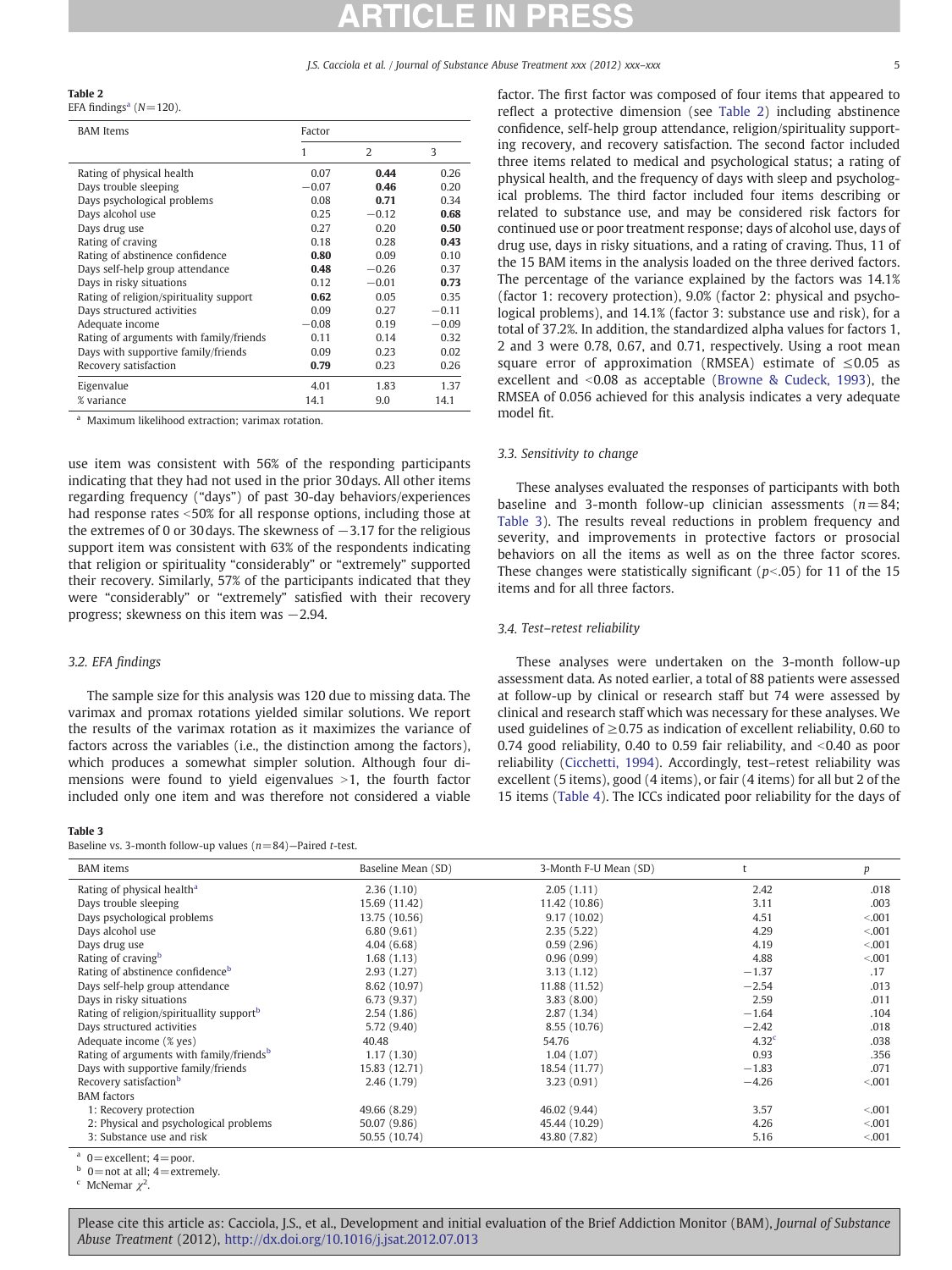### <span id="page-5-0"></span>6 J.S. Cacciola et al. / Journal of Substance Abuse Treatment xxx (2012) xxx–xxx

Table 4

### Test-retest reliability at 3 months  $(n=74)$ .

| <b>BAM</b> items                                     | Counselor Mean (SD) | Researcher Mean (SD) |                   | p    | ICC <sup>a</sup>  | $\boldsymbol{p}$ |
|------------------------------------------------------|---------------------|----------------------|-------------------|------|-------------------|------------------|
| Rating of physical health <sup>b</sup>               | 2.07(1.13)          | 2.05(1.00)           | 0.13              | .90  | 0.66              | < 0.01           |
| Days trouble sleeping                                | 11.23 (10.84)       | 10.47 (10.00)        | 0.77              | .44  | 0.67              | < 0.001          |
| Days psychological problems                          | 8.61(9.63)          | 9.38(10.49)          | $-1.09$           | .28  | 0.82              | < 0.001          |
| Days alcohol use                                     | 2.42(5.37)          | 2.39(6.43)           | 0.09              | .94  | 0.88              | < 0.001          |
| Days drug use                                        | 0.54(1.69)          | 1.21(3.22)           | $-1.73$           | .09  | 0.24              | .21              |
| Rating of craving <sup>c</sup>                       | 1.04(1.00)          | 1.22(1.01)           | $-2.08$           | .046 | 0.73              | < 0.001          |
| Rating of abstinence confidence <sup>c</sup>         | 3.11(1.13)          | 2.88(1.24)           | 1.79              | .078 | 0.56              | < 0.001          |
| Days self-help group attendance                      | 12.49 (11.57)       | 11.24 (11.50)        | 2.09              | .040 | 0.90              | < 0.001          |
| Days in risky situations                             | 4.09(7.95)          | 3.69(6.99)           | 0.38              | .70  | 0.25              | .015             |
| Rating of religion/spirituality support <sup>c</sup> | 2.92(1.28)          | 2.57(1.93)           | 1.93              | .057 | 0.53              | < 0.001          |
| Days structured activities                           | 8.55 (10.95)        | 9.31(10.99)          | $-1.08$           | .28  | 0.85              | < 0.001          |
| Adequate income (% yes)                              | 55.4                | 51.4                 | 0.36 <sup>d</sup> | .55  | 0.70 <sup>a</sup> | < 0.01           |
| Rating of arguments with family/friends <sup>c</sup> | 1.03(1.02)          | 1.20(1.18)           | $-1.39$           | .17  | 0.51              | < 0.001          |
| Days with supportive family/friends                  | 19.11 (11.60)       | 18.45 (11.85)        | 0.50              | .62  | 0.55              | < 0.001          |
| Recovery satisfaction <sup>c</sup>                   | 3.25(0.92)          | 3.07(1.12)           | 2.50              | .015 | 0.86              | < 0.001          |
| <b>BAM</b> factors                                   |                     |                      |                   |      |                   |                  |
| 1: Recovery protection                               | 45.59 (9.50)        | 47.67 (9.88)         | $-3.37$           | .001 | 0.84              | < 0.001          |
| 2: Physical and psychological problems               | 45.20 (10.28)       | 45.27 (10.65)        | $-0.09$           | .930 | 0.80              | < 0.001          |
| 3: Substance use and risk                            | 43.49 (8.11)        | 44.82 (8.42)         | $-1.88$           | .064 | 0.75              | < 0.001          |

 $\sum_{h=0}^{a}$  Kappa value.

 $0 =$ excellent:  $4 =$ poor.

 $0$  = not at all;  $4$  = extremely.

<sup>d</sup> McNemar  $\chi^2$ .

"drug use" (ICC =  $0.24$ ) and the "risky situations" (0.25) items. As days of drug use was not normally distributed (i.e., >70% reported no use at follow-up under both clinical and research conditions), this item was dichotomized (use/no use) and reanalyzed using the Kappa statistic. These results revealed a value of 0.70. Test–retest reliability was excellent for each of the three factors. The paired t-tests revealed significant ( $p$ <.05) differences between participants' independent responses to clinicians and researchers on only three items. Specifically, participants reported more days of self-help group attendance, less severe craving, and more recovery satisfaction to clinicians than to researchers. In addition, the score on the recovery protection factor was significantly lower (more positive) using clinician collected data compared to researcher collected data.

### 3.5. Predictive validity

These analyses included 121 participants  $[n=45 (37.2%)$  completed vs.  $n=76$  (62.8%) did not complete IOP treatment]. The baseline factor scores for factor 1: recovery protection (Wald chisquare = 4.377;  $df=1$ ;  $p<0.05$ ) and factor 3: substance use and risk (Wald chi-square = 4.261;  $df=1$ ;  $p<0.05$ ) were significant predictors of treatment dropout with the model accounting for 16.9% of the variance. The odds ratios indicate a 5% increase (confidence interval  $[C1] = 1.003 - 1.100$ ) in the likelihood of treatment dropout for each 1 point increment in the factor 1: recovery protection score (note: items are reverse scored so that higher scores indicate fewer protective factors) and a 5.2% increase ( $CI = 1.003-1.103$ ) in the likelihood of treatment dropout for each additional point in the factor 3: substance use and risk score.

### 4. Discussion

This study developed and tested a brief 17-item monitoring measure covering important substance use related behaviors which could be used at the beginning of treatment to determine the severity of a patient's problems and at subsequent time points to chart patient status over time. The findings revealed that this instrument, the Brief Addiction Monitor (BAM), exhibited acceptable characteristics.

EFA of the BAM resulted in the derivation of three summary factors; recovery protection, physical and psychological problems, and substance use and risk. These results that reveal a positive,

protection factor, and negative use and risk, and problems factors are consistent with the findings of positive and negative dimensions of health [\(Keyes, 2005](#page-6-0)). The RMSEA estimate for this analysis was acceptable; the factors had alpha values exceeding or approaching 0.70 and explained 37.2% of the variance. All three factors were sensitive to change and had excellent test–retest reliability. Finally, predictive validity was demonstrated for two of the factors, recovery protection and substance use and risk.

At the item level, there was little indication of inappropriate response patterns. Change over time was significant for most items, and test–retest reliability was acceptable for all but two items (days "drug use" and "risky situations"). The absolute magnitude of days of drug use was low for both the test and retest which did not differ significantly. Moreover, when the response was dichotomized to indicate any use, the Kappa was found to be good. Days in risky situations also did not differ significantly between the two assessments. Participants did report significantly more days of self-help group attendance, less severe craving, and more recovery satisfaction to clinicians than to researchers. Nonetheless, reliability was acceptable for these items. Taken as a whole, there was only limited evidence in this study that patients were less likely to reveal problematic status to treatment staff.

The study provides support for the robustness of the BAM. This is in addition to the strengths of the BAM not found in other instruments such as a 5–10minute administration time, many non-arbitrary behavioral count items, multidimensional coverage, an option of interviewer- or self-administration, and minimal training requirements. Although the findings were relatively encouraging it is also important to emphasize limitations as well as additional steps that need to be taken to further establish the reliability, validity and usefulness of the instrument. First, the sample size was modest and the characteristics of the patients were somewhat homogeneous vis-à-vis the large population of veterans treated in the United States and the overall population of SAT patients more generally. Clearly, the acquisition of a larger number of assessments in a more heterogeneous sample would strengthen confidence in the psychometric strength and practical value of the BAM. In that regard, the BAM is currently being administered and used in a variety of ways at a number of VA medical centers throughout the country. These data will eventually be available for analyses. It is likely that the psychometric characteristics and underlying structure could be determined more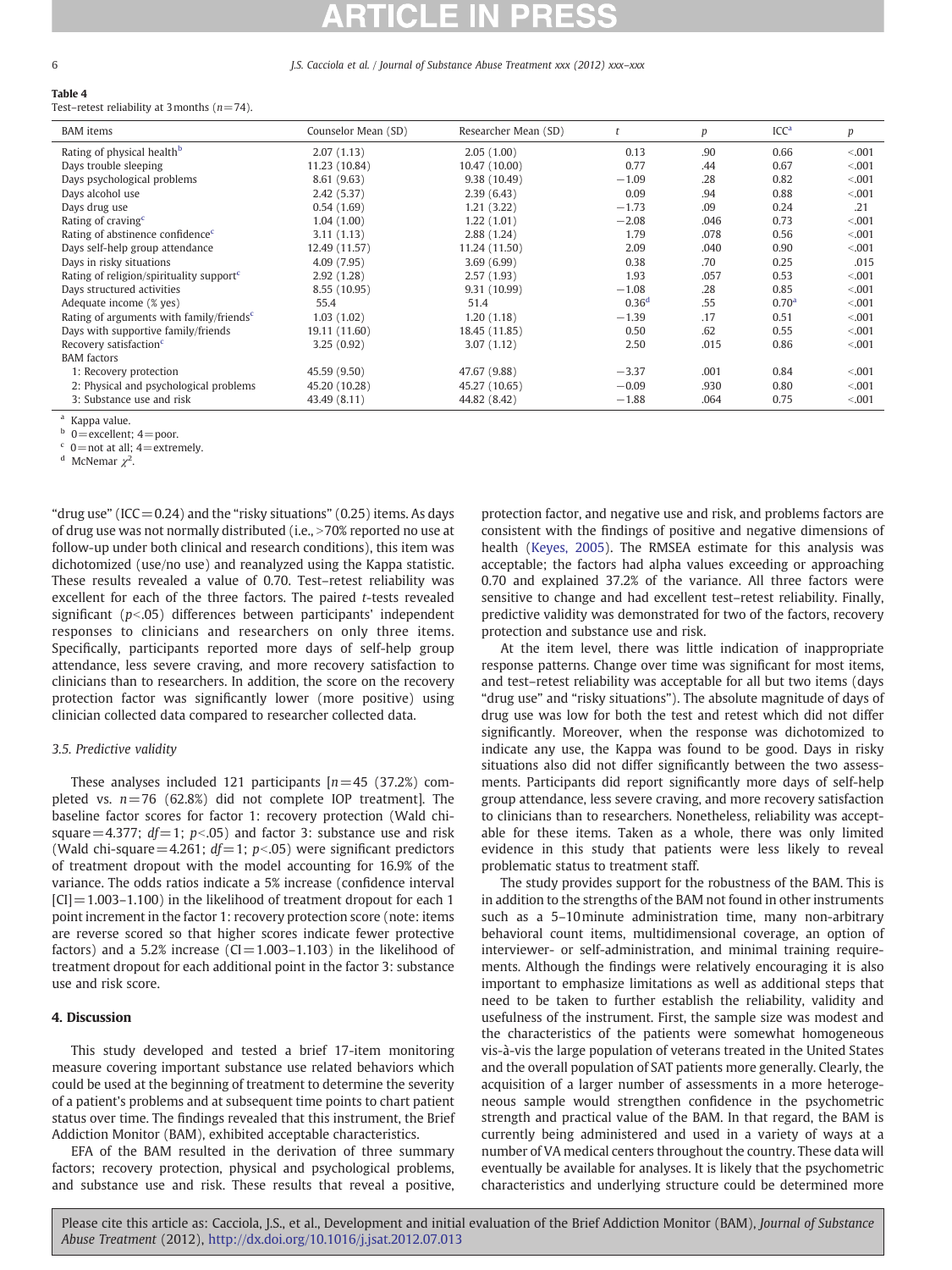# TICLE IN

J.S. Cacciola et al. / Journal of Substance Abuse Treatment xxx (2012) xxx–xxx 7

<span id="page-6-0"></span>definitively with this larger sample. In this regard, a limitation of the relatively small sample size is that smaller samples tend to yield less reliable correlation estimates [\(Tabachnick & Fidell, 2007\)](#page-7-0). Various recommendations have been offered as to the desired sample size for an EFA, ranging from a minimum of 100 (Gorsuch, 1983) to 300 [\(Rouquette & Falissard, 2011\)](#page-7-0) participants. When researchers limit the number of expected factors as was the case in the current study, smaller sample sizes may produce reliable estimates [\(Preacher &](#page-7-0) [MacCallum, 2002\)](#page-7-0). Future research will examine the generalizability of our findings by determining the extent to which the current factor structure is replicated in a new, larger sample. Since the factors are preliminary, individual items may also be useful for clinical and evaluation purposes. Data on the BAM from use in systems of care outside the VA would also be informative both in terms of the BAM's psychometric properties and its content for non-veterans and women. Nonetheless, while the BAM was developed cognizant of the needs of the VA and its population, the item construction and selection relied largely on the general SAT, assessment and population research.

Second, the 56% follow-up rate in this study compares favorably against those obtained by clinical or research personnel within large VA SAT outcomes initiatives [\(Tiet et al., 2006\)](#page-7-0). Nonetheless, the rate is too low. Thus, even though the instrument itself is brief and easy to administer, the amount of attrition highlights the importance of other methodological issues as well as organizational issues in obtaining high follow-up rates. At the same time, our rate may have been enhanced, relative to what may have been achieved under a standard program evaluation initiative, by the existence of auxiliary research staff associated with the project who provided indirect support to clinical staff, i.e., reminders of follow-up evaluation due time, etc. Again, more light may be shed on the effectiveness of various approaches to implementation and data collection from the ongoing project mentioned earlier. It also should be noted that measurementbased care and outcomes assessment have somewhat different goals with regard to follow-up rates. In measurement-based care, it is important to assess all patients at regular intervals while they are still in treatment (here clinicians assessed  $>95%$  of patient still in treatment at 3months); whereas in outcomes assessment, the goal is to achieve a reasonably high follow-up rate (e.g.,  $\geq 70\%$ ) on all patients who initiated treatment, whether they are still in treatment or not at the follow-up point.

Implementing adaptive treatment requires an appropriate patient monitoring protocol. The BAM can potentially serve as a tool within such a protocol. Important additional steps in the implementation of the BAM or other such instruments include the development of electronic versions which can facilitate the assessment process by providing clinician prompts concerning when assessments are due, and latest patient contact information. In addition, automated clinical status and progress reports that provide current status and longitudinal, individual patient-level data would support the clinical utility of the measure. Similarly, automated aggregate reports would be an enhancement for management and executive staff.

### Acknowledgments

This research was supported by the VA, National Institute on Drug Abuse (NIDA) R01 DA21154 (Cacciola, PI) and NIDA K24 DA029062 (McKay, PI). Partial and preliminary results were presented at the VHA Mental Health Care Conference, July 22–24, 2008, Washington DC.

### References

- Anglin, M. D., Hser, I., & Grella, C. (1997). Drug addiction and treatment careers among clients in the Drug Addiction Treatment Outcome Study (DATOS). Psychol Addict Behav, 11, 308–323.
- Blanton, H., & Jaccard, J. (2006). Arbitrary metrics in psychology. Am Psychol, 61, 27–41.

Bradley, K. A., Bush, K. R., McDonell, M. B., Malone, T., & Fihn, S. D. (1998). Screening for problem drinking: Comparison of CAGE and AUDIT. J Gen Intern Med, 13, 379–388.

- Browne, M. W., & Cudeck, R. (1993). Alternative ways of assessing model fit. In K. A. Bollen, & J. S. Long (Eds.), Testing structural equation models (pp. 136–162). Beverly Hills, CA: Sage.
- Butler, S. F., Budman, S. H., McGee, M. D., Davis, M. S., Cornelli, R., & Morey, L. C. (2005). Addiction Severity Assessment Tool: Development of a self-report measure for clients in substance abuse treatment. Drug Alcohol Depend, 80, 349–360.
- Cacciola, J. S., Alterman, I., McLellan, A. T., Lin, Yi-Ting, & Lynch, K. G. (2007). Initial evidence for the reliability and validity of a "lite" version of the Addiction Severity Index. Drug Alcohol Depend, 87, 297–302.
- Cacciola, J. S., Dugosh, K., Foltz, C., Leahy, P., & Stevens, R. (2005). Treatment outcomes: First time versus treatment-experienced clients. J Subst Abuse Treat, 28, 13–22.
- Carroll, K. M., Power, M. D., Bryant, K., & Rounsaville, B. J. (1993). One-year follow-up status of treatment seeking cocaine abusers: Psychopathology and dependence severity as predictors of outcome. J Nerv Ment Dis, 181, 71–79.
- Cicchetti, D. V. (1994). Guidelines, criteria, and rules of thumb for evaluating normed and standardized assessment instruments in psychology. Psychol Assess, 4, 284–290.
- Compton, W., Glantz, M., & Delany, P. (2003). Addiction as chronic illness—Putting the concept into action. Eval Program Plann, 26, 353–354.
- Dennis, M. L., Scott, C. K., & Funk, R. (2003). An experimental evaluation of recovery management checkups (RMC) with chronic substance user disorders. Eval Program Plann, 26, 339–352.
- Dennis, M. L., Titus, J. C., White, M., Unsicker, J., & Hodgkins, D. (2003). Global Appraisal of Individual Needs (GAIN): Administration guide for the GAIN and related measures (5th ed.). Bloomington, IL: Chestnut Health Systems.
- Dobkin, P. L., Civita, M. D., Paraherakis, A., & Gill, K. (2002). The role of functional social support in treatment retention and outcomes among outpatient adult substance abusers. Addiction, 97, 347–356.
- Eisen, S. V., Dill, D. L., & Grob, M. C. (1994). Reliability and validity of a brief patientreport instrument for psychiatric outcome evaluation. Hosp Community Psychiatry, 45, 242–247.
- Eisen, S. V., Wilcox, M., Leff, H. S., Schaefer, E., & Culhane, M. A. (1999). Assessing behavioral health outcomes in outpatient programs: Reliability and validity of the BASIS-32. J Behav Health Serv Res, 26, 5–17.
- Ewing, J. A. (1984). Detecting alcoholism. The CAGE questionnaire. J Am Med Assoc, 252, 1905–1907.
- Ferri, M., Amato, L., & Davoli, M. (2006). Alcoholics Anonymous and other 12-step programmes for alcohol dependence. Cochrane Database Syst Rev Art. No.: CD005032. http://dx.doi.org/10.1002/14651858.CD005032.pub2.
- Freedman, M. J., Lester, K. M., Roth, D., McNamara, C., & Milby, J. B. (2004). Affective and situational antecedents of crack cocaine relapse risk assessed by Ecological Momentary Assessment. Presented at the College on Problems of Drug Dependence, San Juan, Puerto Rico.
- Gorsuch, R. L. (1983). Factor analysis. Hillsdale, NJ: Lawrence Erlbaum.
- Hasin, D. S., Trautman, K. D., Miele, G. M., Samet, S., Smith, M., & Endicott, J. (1996). Psychiatric Research Interview for Substance and Mental Disorders (PRISM): Reliability for substance abusers. Am J Psychiatry, 153, 1195–1201.
- Hser, Y. I., Polinsky, M. L., Maglione, M., & Anglin, M. D. (1999). Matching clients' needs with drug treatment services. J Subst Abuse Treat, 16, 299–305.
- Institute of Medicine. (2006). Improving the quality of health care for mental and substance-use conditions: Quality Chasm Series. Washington, DC: National Academy Press.
- Kazdin, A. E. (2006). Arbitrary metrics: Implications for identifying evidenced-based treatments. Am Psychol, 61, 42–49.
- Keyes, C. L. M. (2005). Mental illness and/or mental health? Investigating axioms of the complete state model of health. J Consult Clin Psychol, 73, 539–548.
- Kranzler, H. R., Kadden, R. M., Babor, T. F., Tenne, H., & Rounsaville, B. J. (1996). Validity of the SCID in substance abuse patients. Addiction, 91, 859–868.
- Lambert, M. J., Burlingame, G. M., Umphress, V., Hansen, N. B., Vermeersch, D., Clouse, G., et al. (1996). The reliability and validity of the Outcome Questionnaire. Clin Psychol Psychother, 3, 249–258.
- Lambert, M. J., Whipple, J. L., Hawkins, E. J., Vermeersch, D. A., Nielsen, S. L., & Smart, D. W. (2003). Is it time for clinicians to routinely track patient outcome? A metaanalysis. Clinical Psychology: Science and Practice, 10, 288–301.
- Laudet, A. B., Stanick, V., & Sands, B. (2009). What could the program have done differently? A qualitative examination of reasons for leaving outpatient treatment. J Subst Abuse Treat, 37, 182–190.
- Lawrinson, P., Copeland, J., & Indig, D. (2005). Development and validation of a brief instrument for routine outcome monitoring in opioid maintenance pharmacotherapy services: The brief outcome measure (BTOM). Drug Alcohol Depend, 80, 125–133.
- Maisto, S. A., Connors, G. J., & Zywiak, W. H. (2000). Alcohol treatment, changes in coping skills, self-efficacy, and levels alcohol use and related problems 1 year following treatment initiation. Psychol Addict Behav, 14, 257–266.
- Marsden, J., Farrell, M., Bradbury, C., Dale-Perera, A., Eastwood, B., Roxburgh, M., et al. (2008). Development of the treatment outcomes profile. Addiction, 103, 1450–1460.
- McKay, J. R. (2009). Treating substance use disorders with adaptive continuing care. Washington, DC: American Psychological Association.
- McKay, J. R., Lynch, K. G., Shepard, D. S., & Pettinati, H. M. (2005). The effectiveness of telephone-based continuing care for alcohol and cocaine dependence: 24-Month outcomes. Arch Gen Psychiatry, 62, 199–207.
- McKay, J. R., & Weiss, R. V. (2001). A review of temporal effects and outcome predictors in substance abuse treatment studies with long-term follow ups: Preliminary